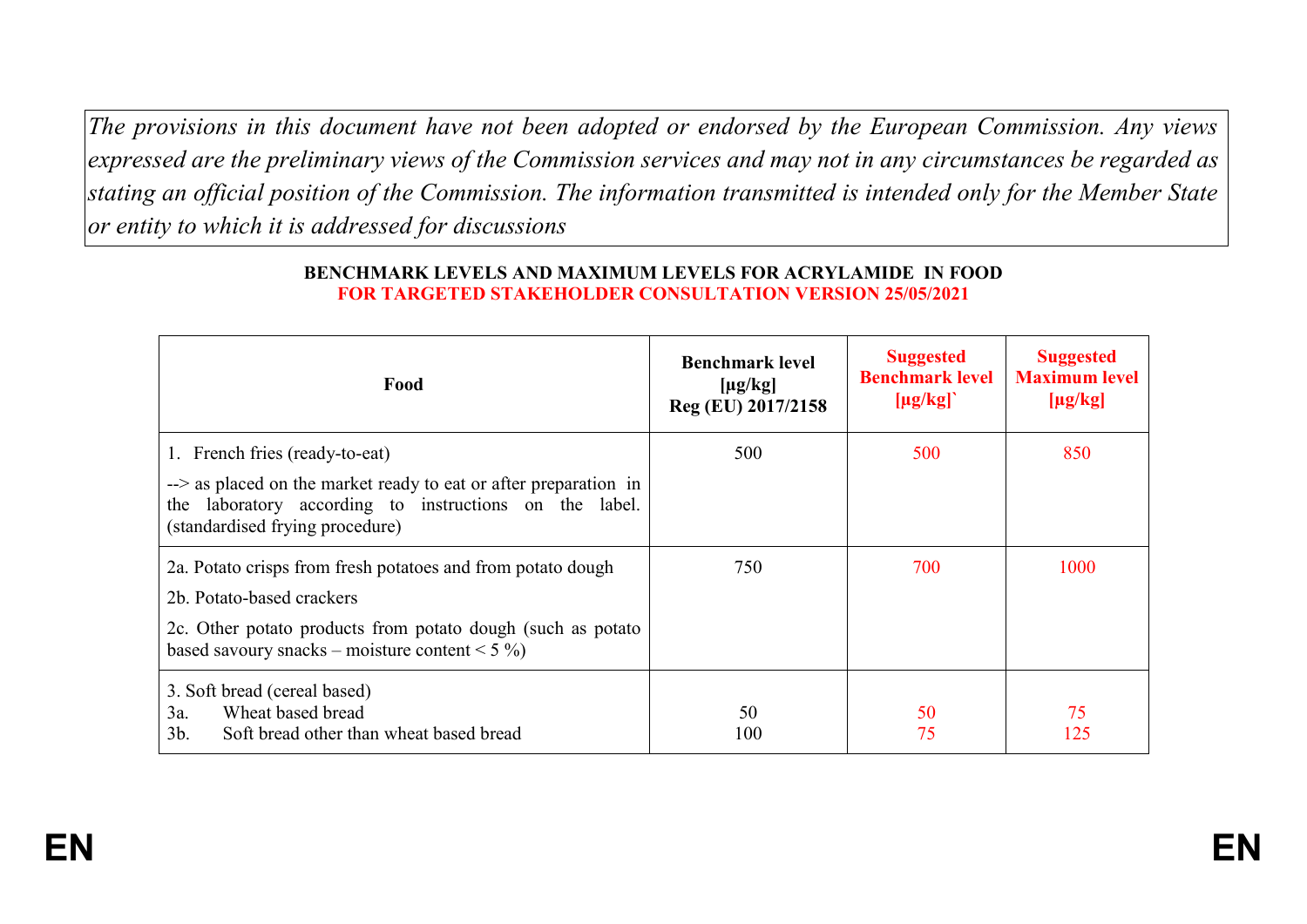| Food                                                                                                                                                                                                                                 | <b>Benchmark level</b><br>$[\mu g/kg]$<br>Reg (EU) 2017/2158 | <b>Suggested</b><br><b>Benchmark level</b><br>$[\mu g/kg]$ | <b>Suggested</b><br><b>Maximum level</b><br>$[\mu g/kg]$ |
|--------------------------------------------------------------------------------------------------------------------------------------------------------------------------------------------------------------------------------------|--------------------------------------------------------------|------------------------------------------------------------|----------------------------------------------------------|
| 4. Breakfast cereals (excl. porridge, non-baked muesli, rolled<br>oat flakes)                                                                                                                                                        |                                                              |                                                            |                                                          |
| 4a. bran products and whole grain cereals, gun puffed grain<br>coated                                                                                                                                                                | 300                                                          | 300                                                        | 500                                                      |
| 4b.wheat, spelt and rye based products (including flakes) (*)                                                                                                                                                                        | 300                                                          | 250                                                        | 350                                                      |
| 4c. maize, barley and rice based products (including flakes) $(*)$                                                                                                                                                                   | 150                                                          | 150                                                        | 250                                                      |
| 4d. gun puffed grains uncoated $(**)$                                                                                                                                                                                                | ---                                                          | 450                                                        | 600                                                      |
| 4e. granola (crunchy muesli)                                                                                                                                                                                                         |                                                              | 125                                                        | 200                                                      |
| $(*)$<br>non-whole grain and/or non-bran based cereals. The<br>cereal present in the largest quantity determines the category.<br>(**) including breakfast cereals with gun-puffed grains as<br>ingredient tin the largest quantity) |                                                              |                                                            |                                                          |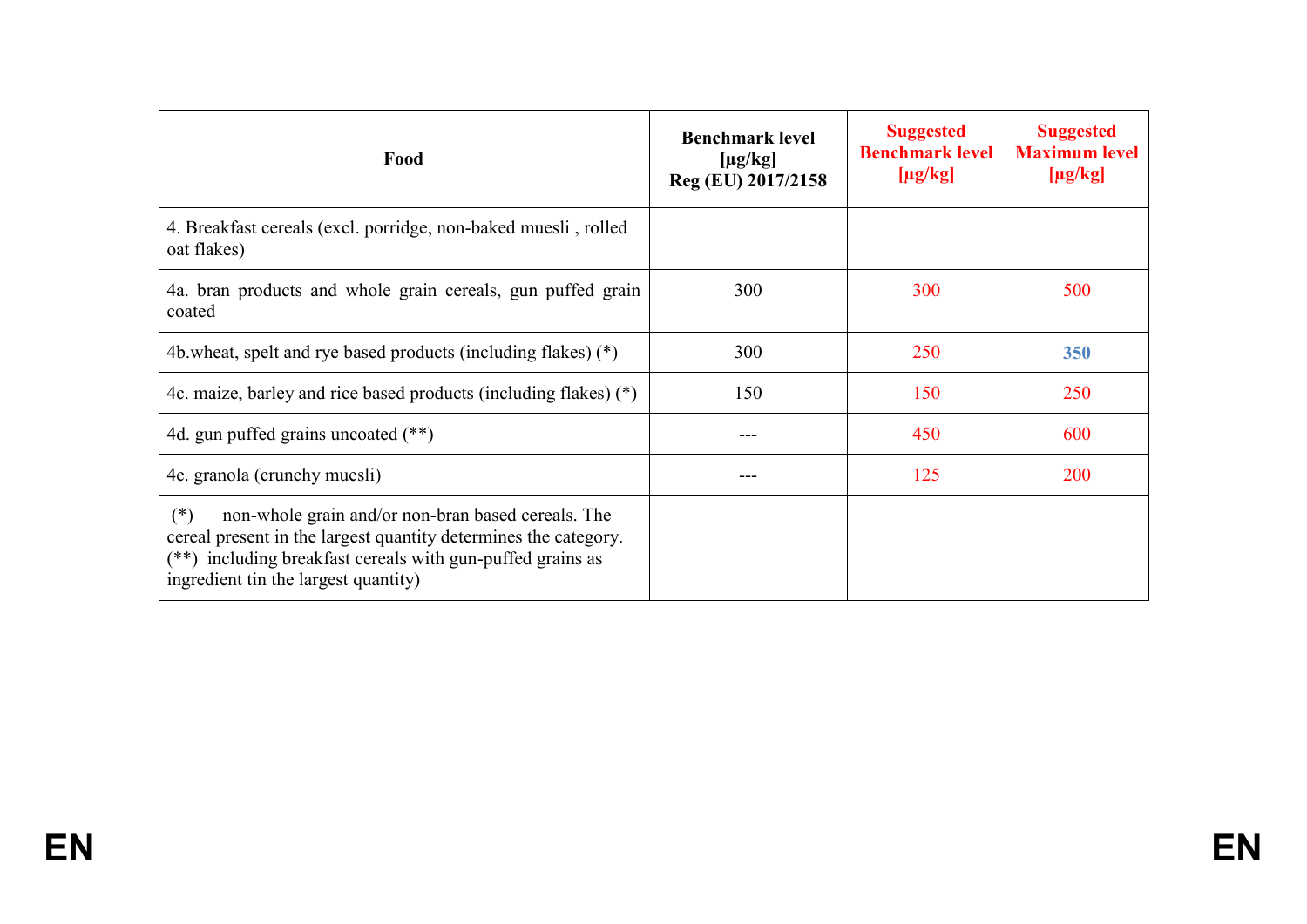| Food                                                                                                                                                                                                                 | <b>Benchmark level</b><br>$[\mu g/kg]$<br>Reg (EU) 2017/2158 | <b>Suggested</b><br><b>Benchmark level</b><br>$[\mu g/kg]$ | <b>Suggested</b><br><b>Maximum level</b><br>$[\mu g/kg]$ |
|----------------------------------------------------------------------------------------------------------------------------------------------------------------------------------------------------------------------|--------------------------------------------------------------|------------------------------------------------------------|----------------------------------------------------------|
| 5. Fine bakery wares                                                                                                                                                                                                 |                                                              |                                                            |                                                          |
| 5a. Biscuits and wafers                                                                                                                                                                                              | 350                                                          | 300                                                        | 500                                                      |
| 5b. Crackers with the exception of potato based crackers<br>(including savoury cereal based snacks)                                                                                                                  | 400                                                          | 300                                                        | 500                                                      |
| 5c. Crispbread and rusks                                                                                                                                                                                             | 350                                                          | 300                                                        | 400                                                      |
| 5d. Ginger bread                                                                                                                                                                                                     | 800                                                          | 700                                                        | 1000                                                     |
| 5e. Other fine bakery wares (pastries and cakes)                                                                                                                                                                     |                                                              | 200                                                        | 300                                                      |
| 6. Coffee                                                                                                                                                                                                            |                                                              |                                                            |                                                          |
| 6a. Roast coffee                                                                                                                                                                                                     | 400                                                          | 400                                                        | 500                                                      |
| 6b. Instant (soluble) coffee                                                                                                                                                                                         | 850                                                          | 850                                                        | 1000                                                     |
| 7. Coffee substitutes                                                                                                                                                                                                |                                                              |                                                            |                                                          |
| coffee substitutes exclusively from cereals<br>(a)                                                                                                                                                                   | 500                                                          | 450                                                        | 600                                                      |
| coffee substitutes from a mixture of cereals and cichory<br>(b)                                                                                                                                                      | $(*)$                                                        | $(*)$                                                      | $(*)$                                                    |
| coffee substitutes exclusively from cichory<br>(c)                                                                                                                                                                   | 4000                                                         | 3500                                                       | 4500                                                     |
| the benchmark level and maximum level to be applied to coffee<br>$(*)$<br>substitutes from a mixture of cereals and cichory takes into account the<br>relative proportion of these ingredients in the final product. |                                                              |                                                            |                                                          |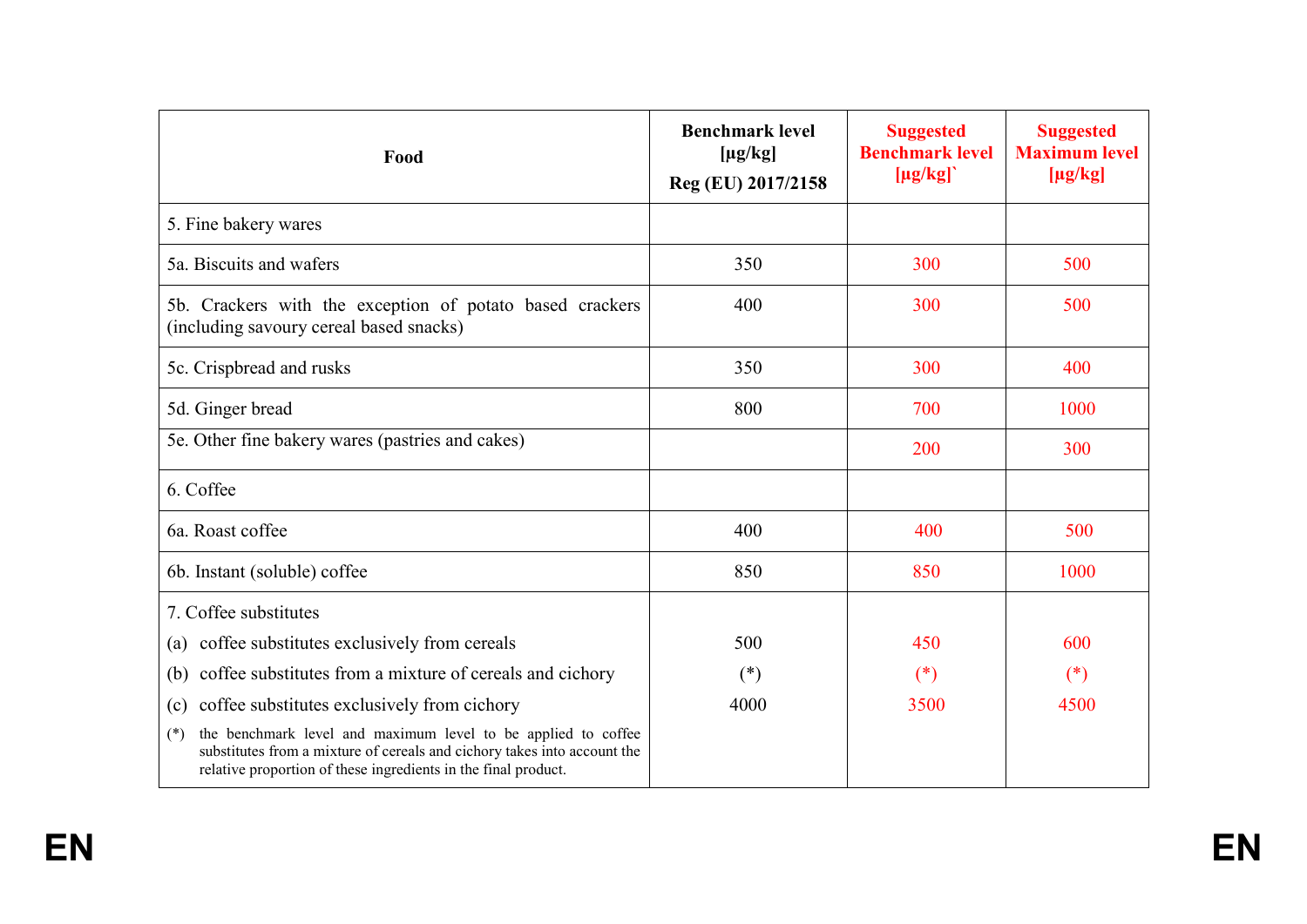| Food                                                                                                        | <b>Benchmark level</b><br>$[\mu g/kg]$<br>Reg (EU) 2017/2158 | <b>Suggested</b><br><b>Benchmark level</b><br>$[\mu g/kg]$ | <b>Suggested</b><br><b>Maximum level</b><br>$[\mu g/kg]$ |
|-------------------------------------------------------------------------------------------------------------|--------------------------------------------------------------|------------------------------------------------------------|----------------------------------------------------------|
| 8. Baby foods, processed cereal based foods for infants and<br>young children excluding biscuits and rusks, | 40                                                           | 40                                                         | 50                                                       |
| 9. Biscuits and rusks for infants and young children marketed<br>for infants                                | 150                                                          | 100                                                        | 125                                                      |